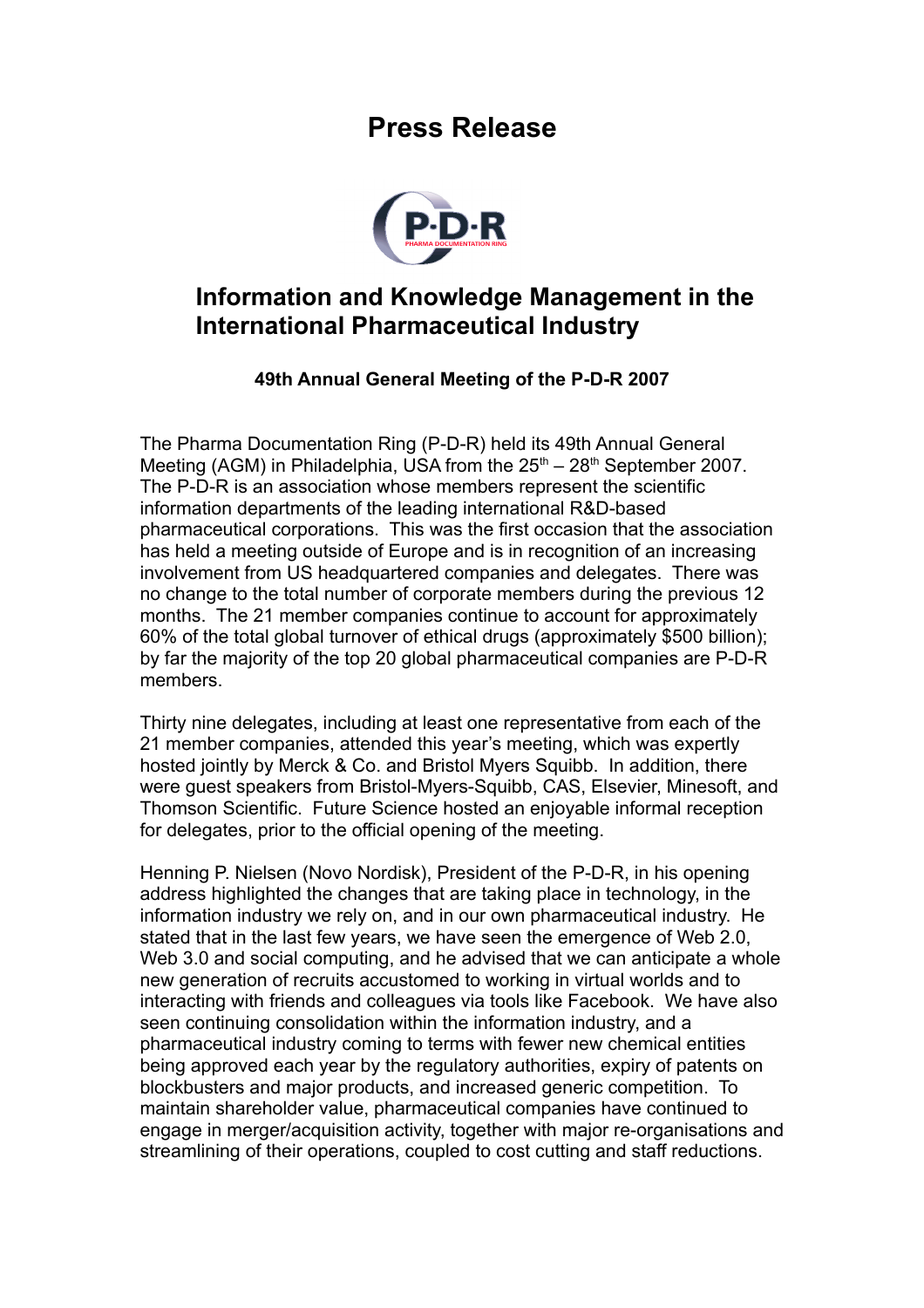Henning reported that a major achievement during the year was the P-D-R reaching agreement with a group of publisher representatives on a new version of the STM/P-D-R model licence. This forms a useful starting point for electronic journal negotiations. The new model licence clarifies and extends some of the usage rights for electronic publications.

As in previous years, two of the principal highlights of the meeting were the discussions on two strategic topics that had been identified prior to this meeting. The two selected topics for 2007 were

- Intellectual Property Solutions
- Library 2.0 The Library of the Future

During the 'Intellectual Property Solutions' strategic topic session, representatives of three major IP information providers were asked to set out their Company's vision for IP Solutions. Tina Tomeo (CAS) advised that CAS' content strategy was becoming increasingly global, but continued to be focused on maintaining currency and adding value through integration and indexing. She highlighted the improved coverage and timeliness of Chinese, Indian, Korean and Mexican patents within CAPlus despite an exponential growth in new substances entered into the Registry and a similar growth in patent applications filed at international patent offices. Rahman Hyatt (Minesoft) advised that his company's strategy was to work closely with customers on delivering both general and customised solutions that were designed to integrate closely with the existing workflows and systems used within their customer's companies. He added that Minesoft had a strong track record of turning ideas into successful products. Bob Stembridge (Thomson Scientific) also highlighted the growth in patent volumes and particularly the growth in patent applications in China, India and Korea. Thomson Scientific's response had been to move some of their editorial operations to their offices in India to control costs. Bob Stembridge also reported that Thomson Scientific were working to improve the content and coverage of their strategic patent offering Derwent World Patent Index, whilst continuing to work on the development of an integrated next generation IP workflow solution. These three presentations were then followed by a round table discussion in which all three speakers responded to questions from the audience.

In the second strategic topic on Library 2.0, a speaker from Bristol Myers Squibb introduced delegates to the social networking, social collaboration and social publishing tools that form part of Web 2.0, and discussed via case studies how these could be usefully employed within a large company. Tools that were discussed included Wikis e.g. Wikipedia and WikiHow, Technorati, Del.icio.us, Teamspace, Facebook, Myspace, and LinkedIn. This excellent overview was then followed by two presentations from representatives of Abbott and Novo Nordisk illustrating the use of social networking and collaboration tools within their companies.

Common themes to emerge from the reviews of information related developments within P-D-R companies over the previous twelve months were continuing structural re-organisations of Information Departments, downsizing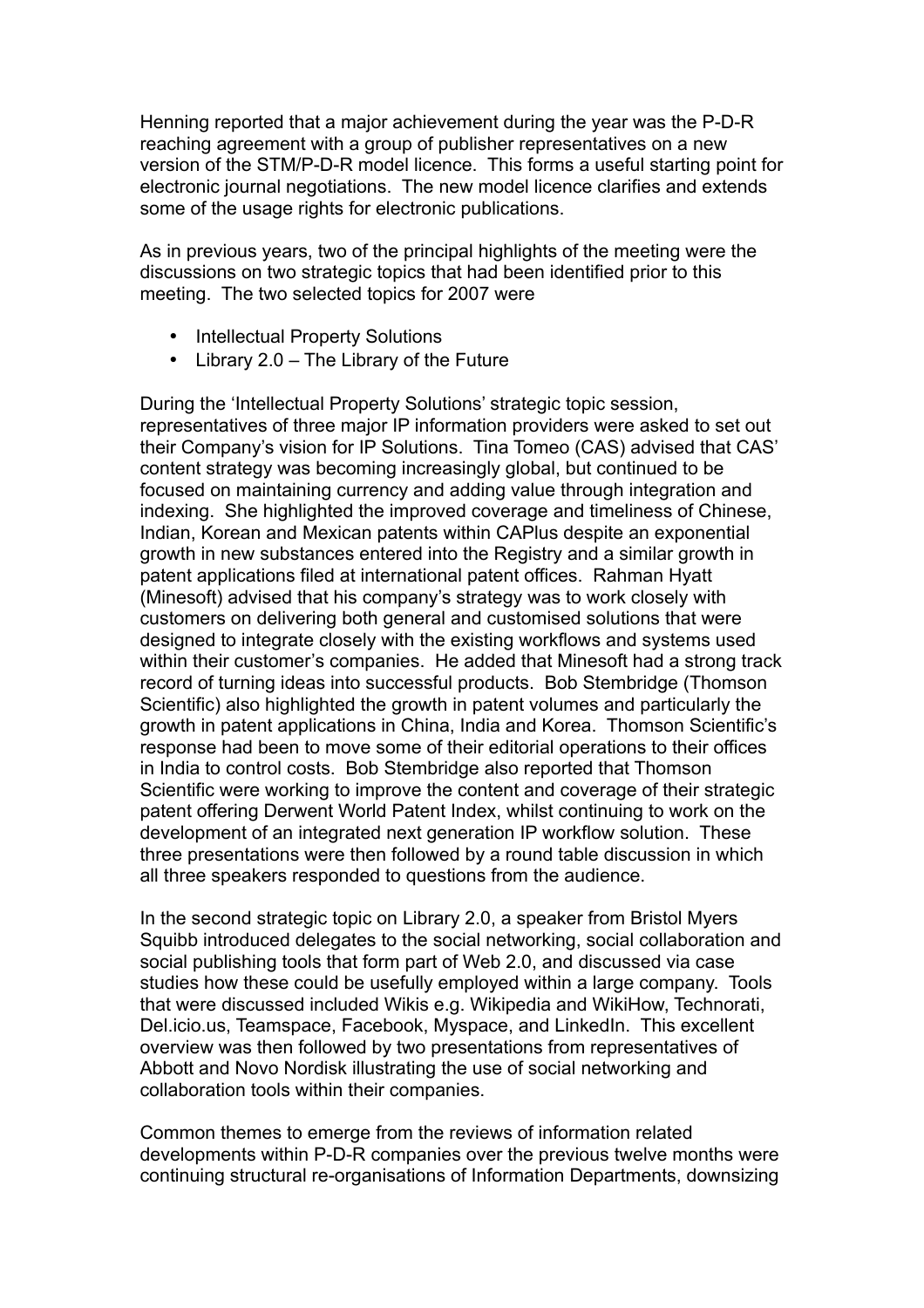of the physical library space, with library closures and the outsourcing of physical library collections to 3rd parties to manage, largely steady state ejournal collections, but continuing growth in e-book collections. Several companies reported that they were making more extensive use of pay per view.

Information products acquired by more than one company during the previous twelve months included Pharmapendium for drug safety data, TrialTrove for clinical trial data, Pharmacircle for drug delivery information, SFX for linking to e-journal articles, and Rightsphere for copyrights management.

In addition to those company reports and the two strategic topics, P-D-R members work together in Topic Groups and each Group presented their highlights during the AGM.

The 'Business Intelligence Resources' team invited representatives from Elsevier to present their new pipeline information product Inteleos including the Universal Integrator, which enables a user to formulate a single search query, and submit it to several different pipeline databases. The Integrator uses a proprietary ontology to generate the correct search query for each pipeline database, then submits the searches to the databases, and finally combines all the search results into a convenient table. Roche presented the outcome of a comparison of search results obtained (for 28 out of 160 drugs) from 5 major pipeline databases. As in previous years no database presented all the information correctly; sometimes the information was within the text but not in the appropriate searchable field; and even more surprising was that information freely available from the Roche company web site was sometimes missing. Merck KGaA summarized the results of a quick poll that demonstrated that Factiva, NewsEdge and Reuters Health were the news providers preferred by P-D-R member companies.

The 'Technology – Intranet/Internet' group had previously asked members which new technologies had recently been introduced or tested. Fields mentioned were library/linking tools, search engines, content management systems, and most often data and text mining solutions. Organon presented their search engine project showing that Vivisimo fit to most of their requirements including retrieval across multiple information containers and systems, multi-lingual capacities, deduplication, security, and intuitive navigation. Novo Nordisk discussed the ScioSphere KnowledgeViewer, which was originally developed to enable their users to browse through large quantities of text faster, including literature databases, patent search results, and e-journal articles. They advised that other organisations are now able to license the product.

During the 'Chemical and Patent Information' session the results of the P-D-R electronic laboratory notebook survey were presented showing a considerable growth in use in recent years. An overview of annotated databases, which involve the incorporation of literature-based pharmacological information into traditional chemical repositories, was presented, followed by a discussion on whether there is a need to try to standardize on how chemical structure